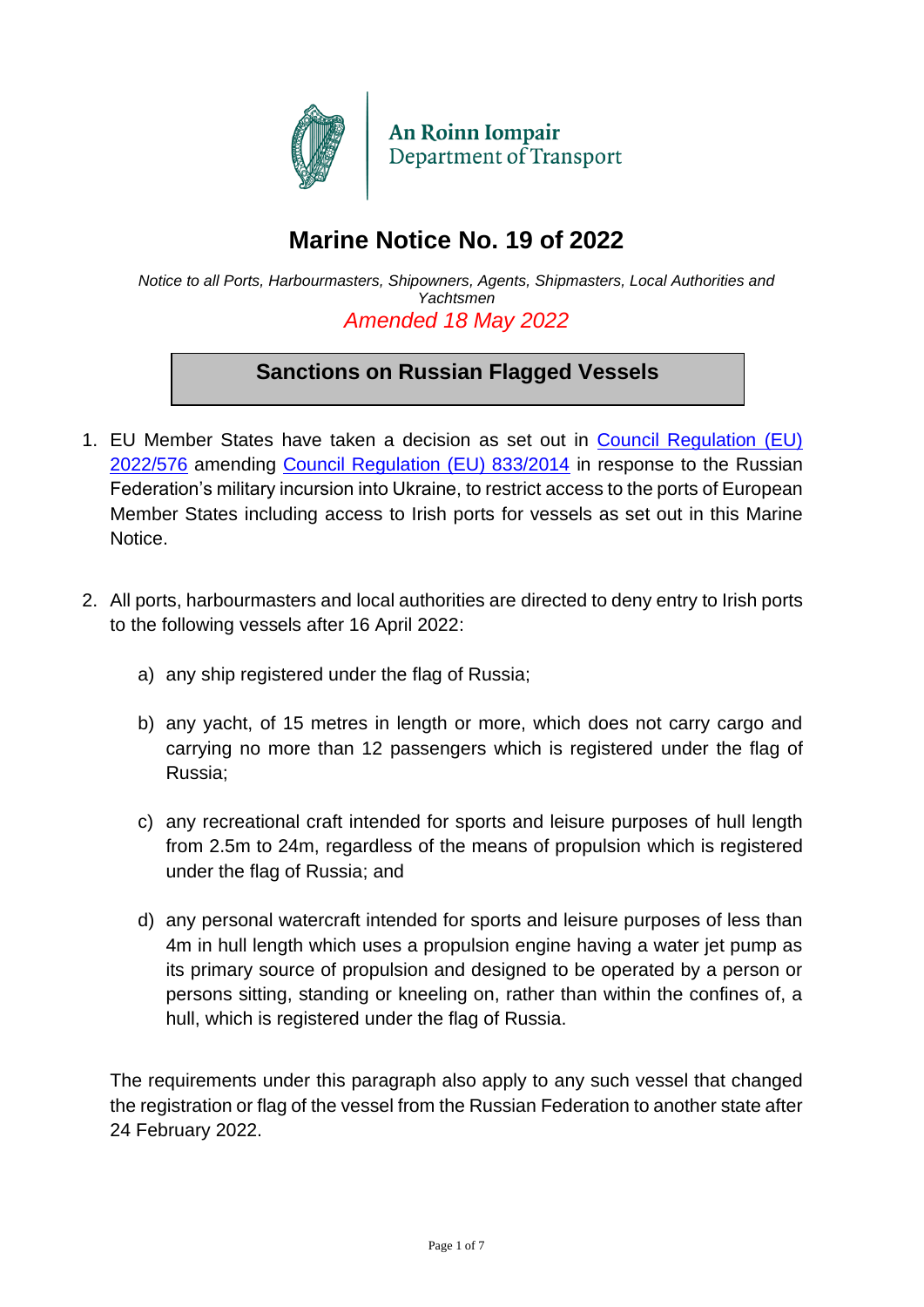- 3. Under Article 3ea(5) of EU Regulation 833/2014 as amended, the Competent Authority may allow a derogation for a sanctioned vessel to access a port after having determined that the access is necessary for:
	- a) the purchase, import or transport of natural gas, oil, including refined petroleum products, as well as titanium, aluminium, copper, nickel, palladium and iron ore, as well as certain chemical and iron products as listed in Annex XXIV to the Regulation,
	- b) purchase, import or transport of pharmaceutical and medical products, agricultural and food products, including wheat and fertilisers whose import, purchase and transport is permitted under the Regulation,
	- c) humanitarian purposes,
	- d) transport of nuclear fuel and other goods strictly necessary for the functioning of civil nuclear capabilities,
	- e) the purchase, import or transport into the Union of coal and other solid fossil fuels, as listed in Annex XXII until 10 August 2022.
- 4. The requirement under paragraph (2) does not apply in the case of a vessel in need of assistance seeking a place of refuge, of an emergency port call for reasons of maritime safety, or for saving life at sea.
- 5. Importers who wish to seek a derogation for cargo to be shipped aboard a vessel registered under the Russian Flag or who reregistered from the Russian Flag after 24 February 2022, as set out above under paragraph (3), should contact the relevant Government Department. The application requirements and contact details for relevant Departments are available through the following link: [https://enterprise.gov.ie/en/Publications/EU-Trade-Sanctions-in-Response-to-](https://enterprise.gov.ie/en/Publications/EU-Trade-Sanctions-in-Response-to-Situation-in-Ukraine-.html)[Situation-in-Ukraine-.html.](https://enterprise.gov.ie/en/Publications/EU-Trade-Sanctions-in-Response-to-Situation-in-Ukraine-.html) A copy of the form that the importer/ship's agent will need to complete and send to the relevant Department is attached at the Appendix to this notice for ease of reference.
- 6. Where an application is received for a derogation, the relevant Department will engage with the Competent Authority to determine whether the vessel may be issued with a derogation and will respond directly to the applicant. The Department of Transport will be informed of any derogations provided and will in turn notify the relevant port of details of the vessel granted a derogation.
- 7. Where a vessel contacts the port authority seeking to enter a port for any of the reasons set out in paragraph (3), and the port authority has not been advised of a derogation with regard to that vessel, the port authority should direct the vessel to the link above and advise them to contact the appropriate Department for approval.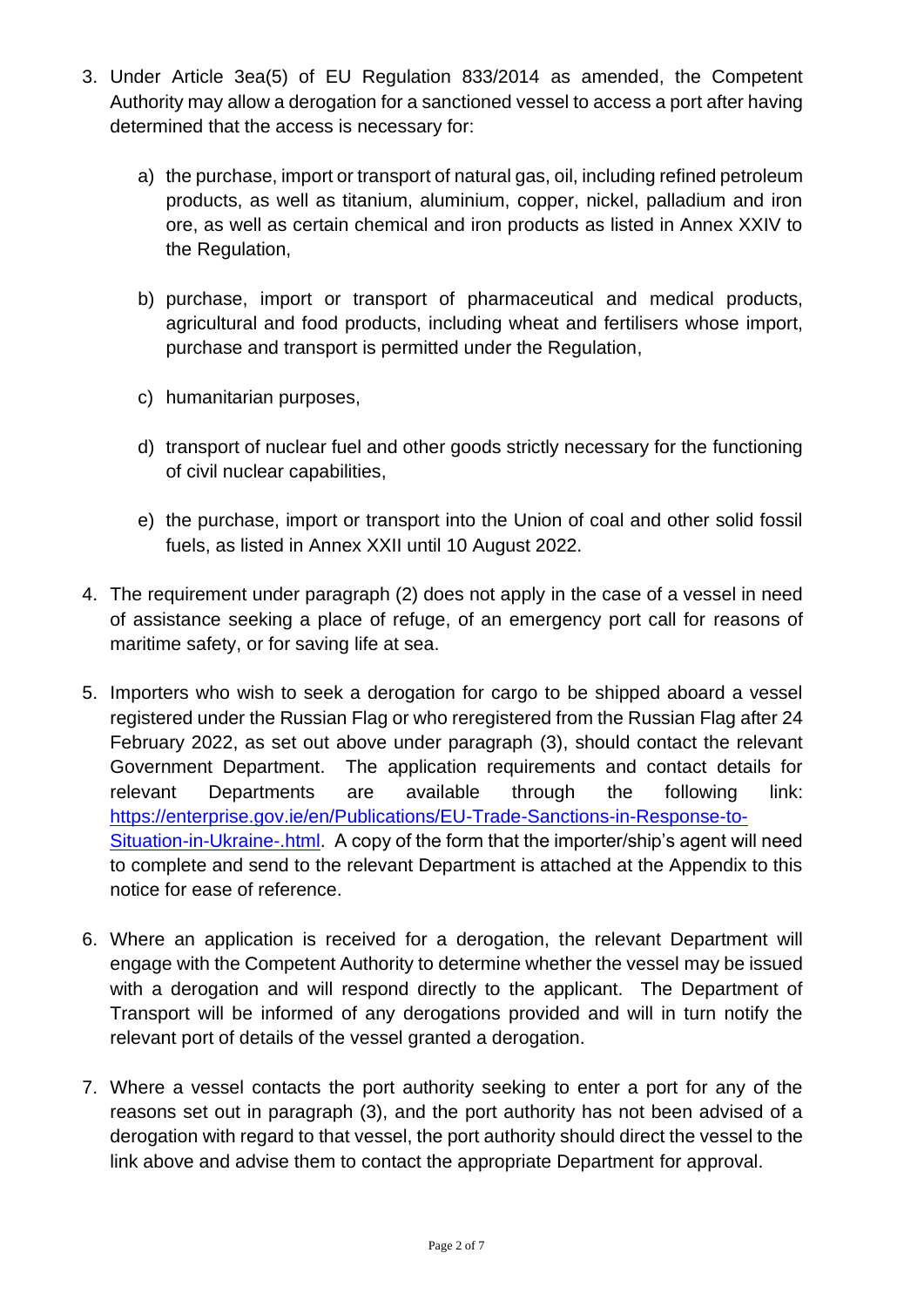8. Details of ships, including their flag can be found on the Electronic Quality Shipping Information System, Equasis: [www.equasis.org.](http://www.equasis.org/) The Department of Transport will also provide assistance to Ports in identifying such vessels through SafeSeasIreland.

Note: Marine Notices are issued purely for maritime safety and navigation reasons and should not be construed as conferring rights or granting permissions.

Irish Maritime Administration, Department of Transport, Leeson Lane, Dublin 2, D02 TR60, Ireland.

18/05/2022

Encl: Derogation Application Form

[MaritimeSafetyPolicyDivision@transport.gov.ie](mailto:MaritimeSafetyPolicyDivision@transport.gov.ie) For any technical assistance in relation to this Marine Notice, please contact: The Marine Survey Office, email: [MSO@transport.gov.ie](mailto:MSO@transport.gov.ie) For general enquiries, please contact the Maritime Safety Policy Division, email: Written enquiries concerning Marine Notices should be addressed to: Dept. of Transport, Maritime Safety Policy Division, Leeson Lane, Dublin 2, D02 TR60, Ireland. email: [MarineNotices@transport.gov.ie](mailto:MarineNotices@transport.gov.ie) or visit us at[: www.gov.ie/transport](http://www.gov.ie/transport)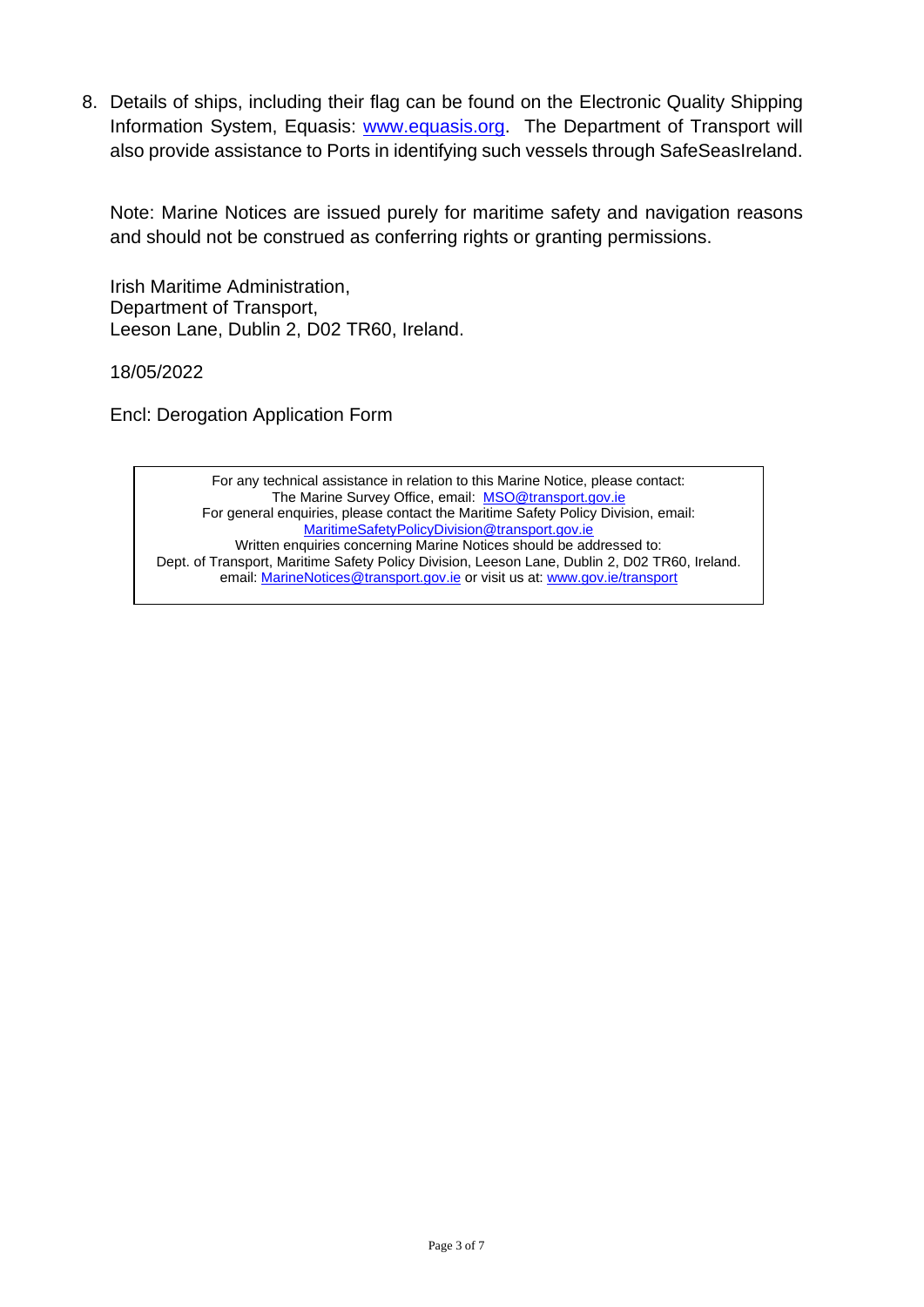#### **Request for Derogation under Article 3ea(5) of Council Regulation (EU) No 833/2014 (as amended) concerning restrictive measures in view of Russia's actions destabilising the situation in Ukraine**

| <b>Details of Applicant</b>                                                                                                                                                                                                                                                                                                     |                                                                     |  |  |  |
|---------------------------------------------------------------------------------------------------------------------------------------------------------------------------------------------------------------------------------------------------------------------------------------------------------------------------------|---------------------------------------------------------------------|--|--|--|
| <b>Company Name and Address:</b>                                                                                                                                                                                                                                                                                                |                                                                     |  |  |  |
| <b>Contact Details:</b>                                                                                                                                                                                                                                                                                                         |                                                                     |  |  |  |
|                                                                                                                                                                                                                                                                                                                                 |                                                                     |  |  |  |
| <b>Information on Vessel and Cargo</b><br><b>NOTES:</b><br>1. ONLY CARGO SUBJECT TO DEROGATION UNDER ARTICLE 3ea(5) MAY BE OFFLOADED.<br>2. THE AUTHORISATION, IF GRANTED, IS WITHOUT PREJUDICE TO OTHER SANCTIONS<br>PROVISIONS THAT MAY APPLY.<br>3. A NATURAL OR LEGAL PERSON WHO CONTRAVENES A PROVISION OF AN EU SANCTIONS |                                                                     |  |  |  |
| <b>Vessel Name:</b>                                                                                                                                                                                                                                                                                                             | REGULATION SHALL BE GUILTY OF AN OFFENCE AND LIABLE TO PROSECUTION. |  |  |  |
| <b>IMO Number:</b>                                                                                                                                                                                                                                                                                                              |                                                                     |  |  |  |
| <b>Call Sign:</b>                                                                                                                                                                                                                                                                                                               |                                                                     |  |  |  |
| <b>Type of Ship:</b>                                                                                                                                                                                                                                                                                                            |                                                                     |  |  |  |
| <b>MMSI Number:</b>                                                                                                                                                                                                                                                                                                             |                                                                     |  |  |  |
| Details of cargo, including<br>quantities, CN codes, for<br>which derogation is<br>requested under Council<br>Regulation (EU) No<br>883/2014                                                                                                                                                                                    |                                                                     |  |  |  |
| (Important: Only cargo for<br>which a derogation has<br>been authorised by the Irish<br>Competent Authority will be<br>allowed to be offloaded on<br>arrival at an Irish port. Any<br>other cargo carried on the<br>vessel cannot be unloaded<br>at an Irish Port.)                                                             |                                                                     |  |  |  |
| Specify derogation being<br>sought under Article 3ea(5)                                                                                                                                                                                                                                                                         |                                                                     |  |  |  |
| $(a), (b), (c), (d)$ or $(e)$                                                                                                                                                                                                                                                                                                   |                                                                     |  |  |  |
| * see note                                                                                                                                                                                                                                                                                                                      |                                                                     |  |  |  |
| Details of all other cargo on<br>board including appropriate<br>CN codes                                                                                                                                                                                                                                                        |                                                                     |  |  |  |
| <b>Gross Tonnage:</b>                                                                                                                                                                                                                                                                                                           |                                                                     |  |  |  |
| <b>Net Tonnage</b>                                                                                                                                                                                                                                                                                                              |                                                                     |  |  |  |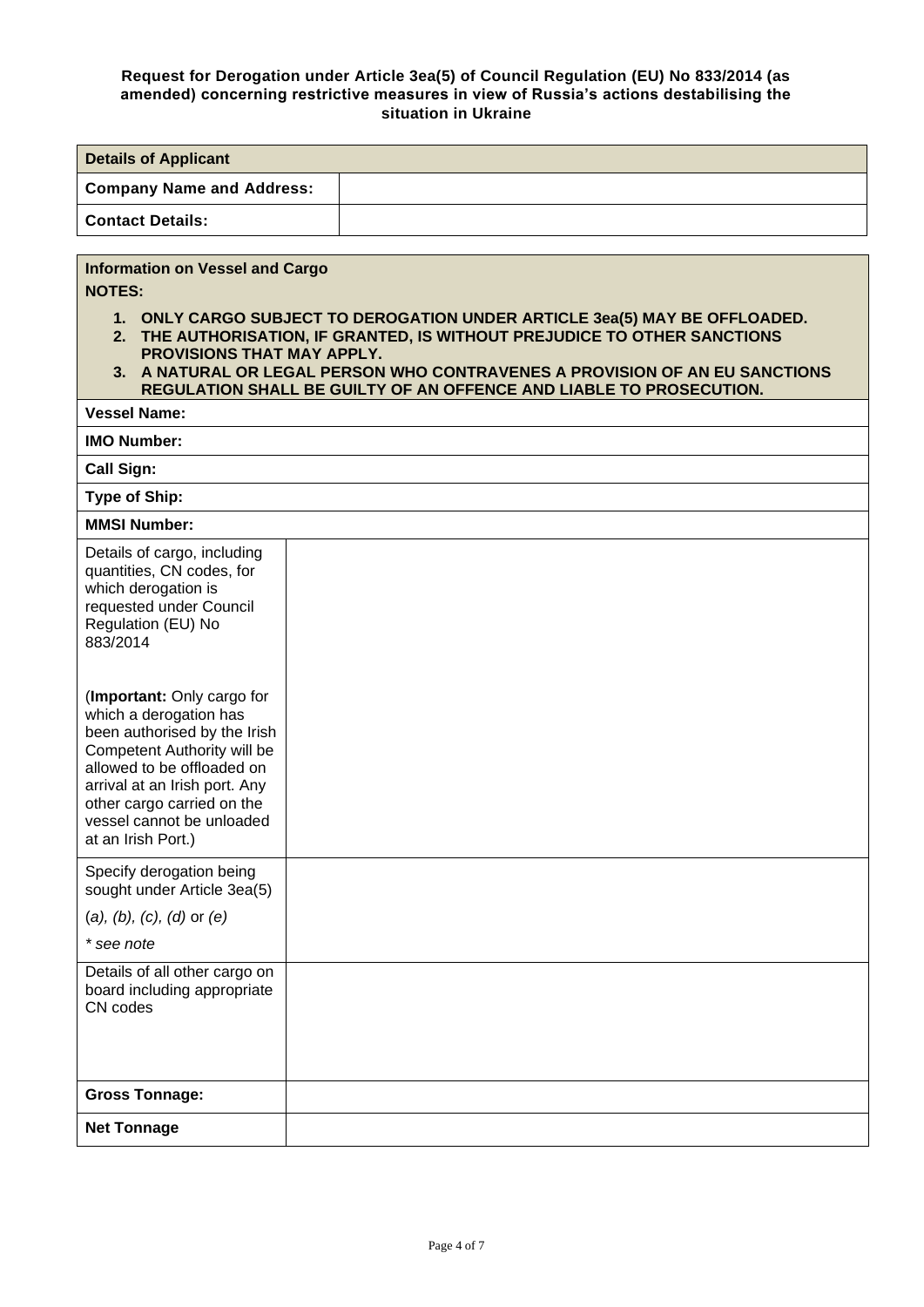| <b>Additional Vessel Details</b>                                        |  |
|-------------------------------------------------------------------------|--|
| <b>Proposed Port Arrival:</b>                                           |  |
| Port of Origin:                                                         |  |
| <b>Last Port of Call:</b>                                               |  |
| <b>Flag State of Ship and</b><br>date registered under<br>current flag: |  |
| <b>Proposed Date and Time</b><br>of Arrival:                            |  |
| Vessel owner name and<br>address:                                       |  |
| <b>Operating company</b><br>(ISM) name and address:                     |  |
| <b>Owning company</b><br>registration number (if<br>known):             |  |
| Name and contact<br>details of agent:                                   |  |

#### **Alternative vessel options considered**

Provide details of measures undertaken to secure a vessel not registered under the flag of Russia, or reregistered from the Russian flag after 24 February 2022, to carry the relevant cargo.

#### **Statement of Necessity**

In submitting this application, I confirm that, having explored all alternative options as above, there is no feasible alternative at this time to making use of a vessel registered under the flag of Russia, or re-registered from the Russian flag after 24 February 2022, for the importation of this cargo.

#### **Declaration**

I have carried out all necessary due diligence to confirm that, no natural or legal person, entities or bodies, are directly, or indirectly associated with this transaction, including, but not restricted to, supplier of goods; brokers; agents; vessel owner; lessor and operator, is subject to economic sanctions, under any UN or EU sanctions regime, including but not limited to Article 2 of Council Regulation (EU) No 269/2014 of 17 March 2014 (as amended) concerning restrictive measures in respect of actions undermining or threatening the territorial integrity, sovereignty and independence of Ukraine.

Should it subsequently emerge that the transaction, or any of the parties to the transaction as outlined in the previous paragraph, is subject to economic sanctions under any UN or EU sanctions regime, including but not limited to Council Regulation (EU) 269/2014 (as amended), the Competent Authority reserves the right to suspend or revoke an authorisation granted under the application.

*To be signed by importer*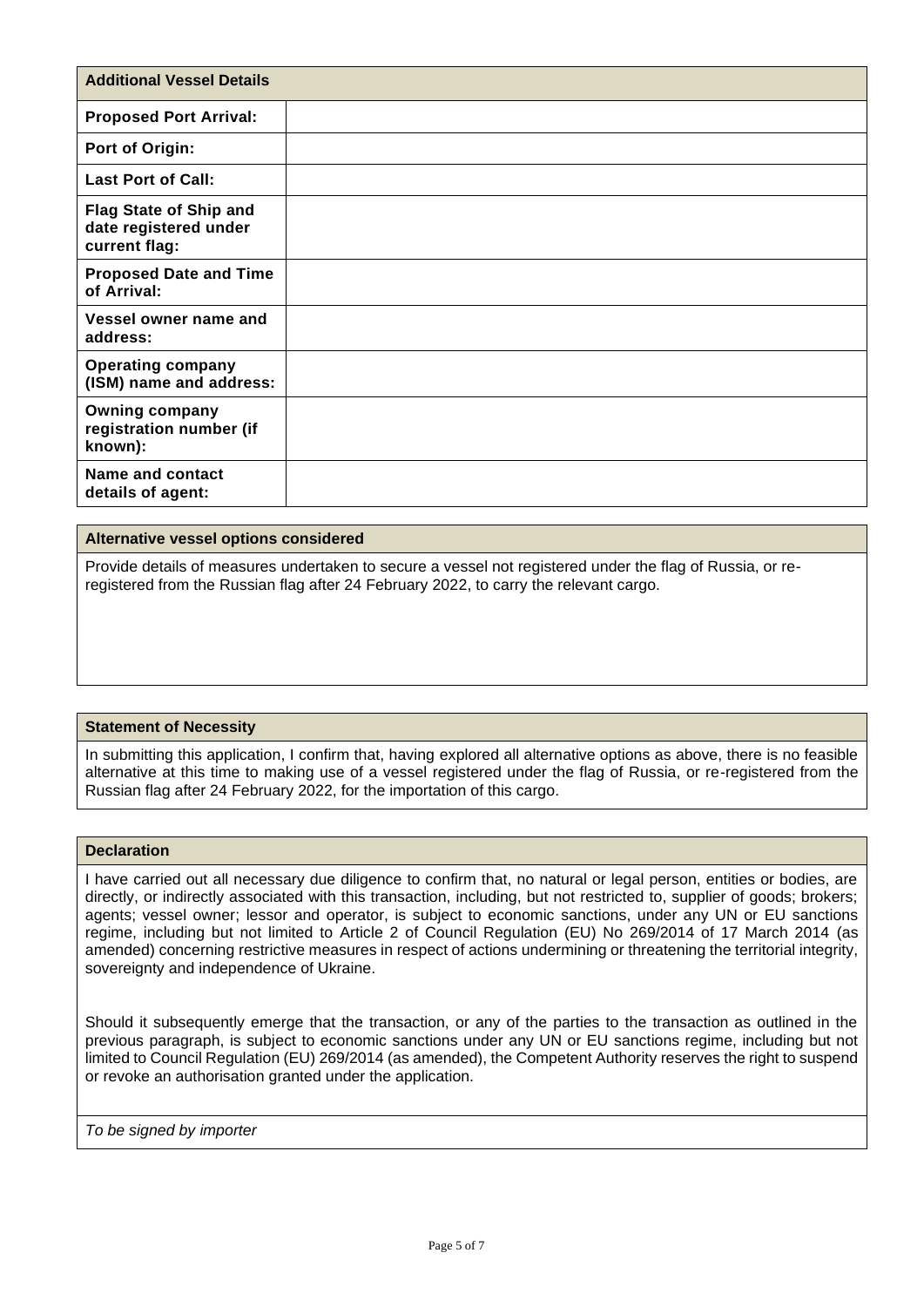#### **Documentation required**

The following documentation must be submitted along with this form:

- 1. Ship's Certificate of Registration
- 2. Cargo Declaration

I make this solemn declaration believing the same to be true:

#### *To be signed by importer*

| Name in Block Capitals:      |       |
|------------------------------|-------|
| Title:                       |       |
| Signature:                   | Date: |
| <b>Capacity of Signatory</b> |       |
| <b>Contact Details:</b>      |       |
| <b>Sharing of Data</b>       |       |

**Sharing of Data**

By signing this form, you accept that the data provided herein will be shared amongst relevant Government Departments, Agencies and ports.

## **Note**

\* Under Article 3ea(5) of EU Regulation 833/2014 as amended, the Competent Authority may allow a derogation for a sanctioned vessel to access a port after having determined that the access is necessary for:

- a) the purchase, import or transport of natural gas, oil, including refined petroleum products, as well as titanium, aluminium, copper, nickel, palladium and iron ore, as well as certain chemical and iron products as listed in Annex XXIV to the Regulation,
- b) purchase, import or transport of pharmaceutical and medical products, agricultural and food products, including wheat and fertilisers whose import, purchase and transport is permitted under the Regulation,
- c) humanitarian purposes,
- d) transport of nuclear fuel and other goods strictly necessary for the functioning of civil nuclear capabilities,
- e) the purchase, import or transport into the Union of coal and other solid fossil fuels, as listed in Annex XXII until 10 August 2022.

#### *ANNEX XXII*

|         | CN Code Name of the good                                                                                        |
|---------|-----------------------------------------------------------------------------------------------------------------|
| 2701    | Coal; briquettes, ovoids and similar solid fuels manufactured from coal                                         |
| 2702    | Lignite, whether or not agglomerated, excluding jet                                                             |
|         | 2703 00 00 Peat (including peat litter), whether or not agglomerated                                            |
| 2704 00 | Coke and semi-coke of coal, of lignite or of peat, whether or not agglomerated; retort carbon                   |
|         | 2705 00 00 Coal gas, water gas, producer gas and similar gases, other than petroleum gases and other            |
|         | gaseous hydrocarbons                                                                                            |
|         | 2706 00 00Tar distilled from coal, from lignite or from peat, and other mineral tars, whether or not dehydrated |
|         | or partially distilled, including reconstituted tars                                                            |
| 2707    | Oils and other products of the distillation of high temperature coal tar; similar products in which the         |
|         | weight of the aromatic constituents exceeds that of the non-aromatic constituents                               |
| 2708    | Pitch and pitch coke, obtained from coal tar or from other mineral tars                                         |